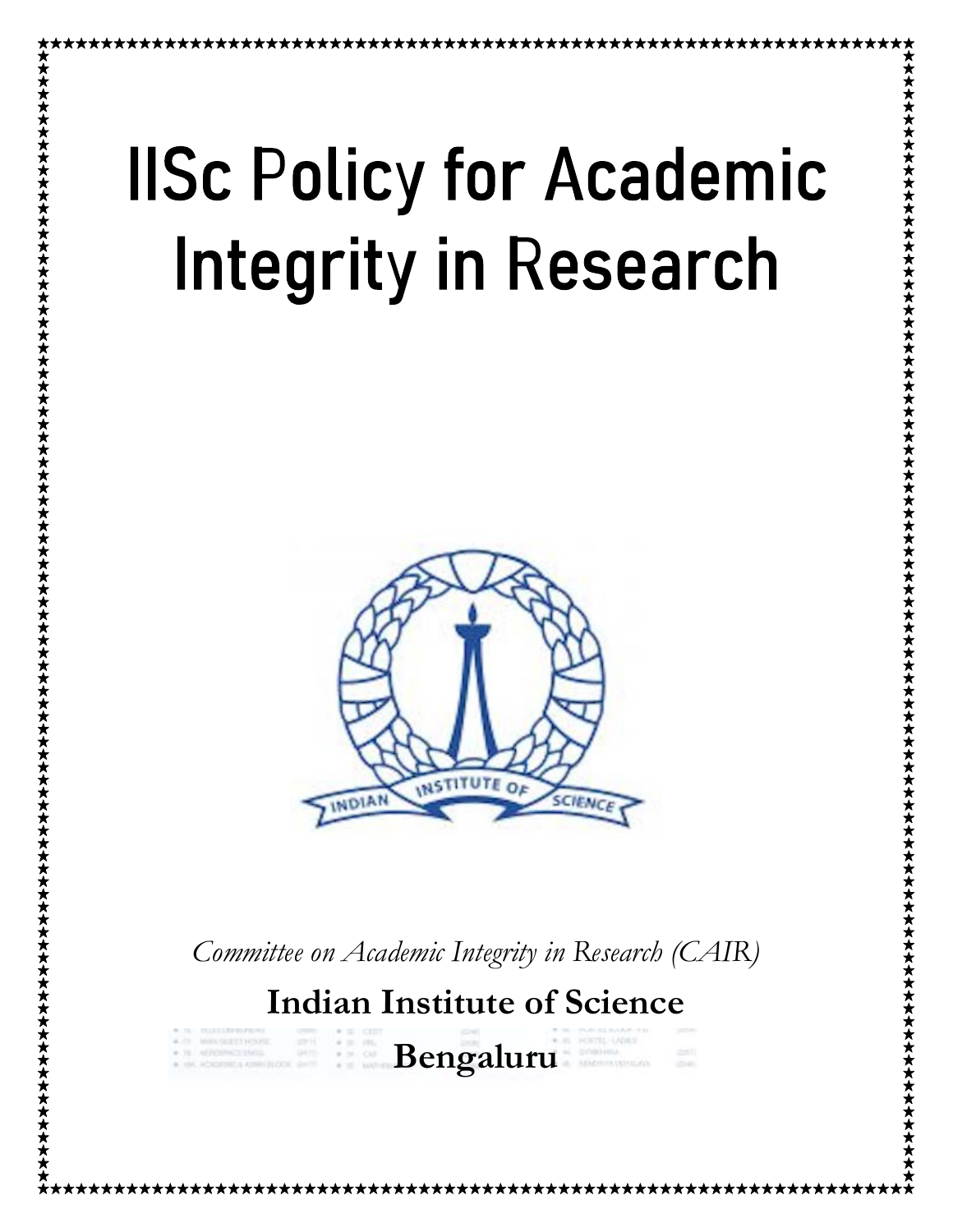# Contents

|                                                               | 1 INTRODUCTION                                               | 3              |
|---------------------------------------------------------------|--------------------------------------------------------------|----------------|
| $2^{\circ}$                                                   | <b>RESEARCH MISCONDUCT</b>                                   | $\overline{4}$ |
| 3                                                             | <b>DEFINITIONS</b>                                           | 6              |
| 4                                                             | THE COMMITTEE ON ACADEMIC INTEGRITY IN RE-<br><b>SEARCH</b>  | 8              |
|                                                               | 5 COMPLAINT                                                  | 8              |
| 6                                                             | <b>INQUIRY</b>                                               | 9              |
|                                                               | 7 SAFEGUARDS IN DEALING WITH RESEARCH MIS-<br><b>CONDUCT</b> | 9              |
| 8                                                             | <b>PENALTIES</b>                                             | 12             |
|                                                               | Annexure-I: Procedure to be Adopted for Inquiry              |                |
| Annexure-II: Penalties as per Rule 11 of the CCS CCA Rules 18 |                                                              |                |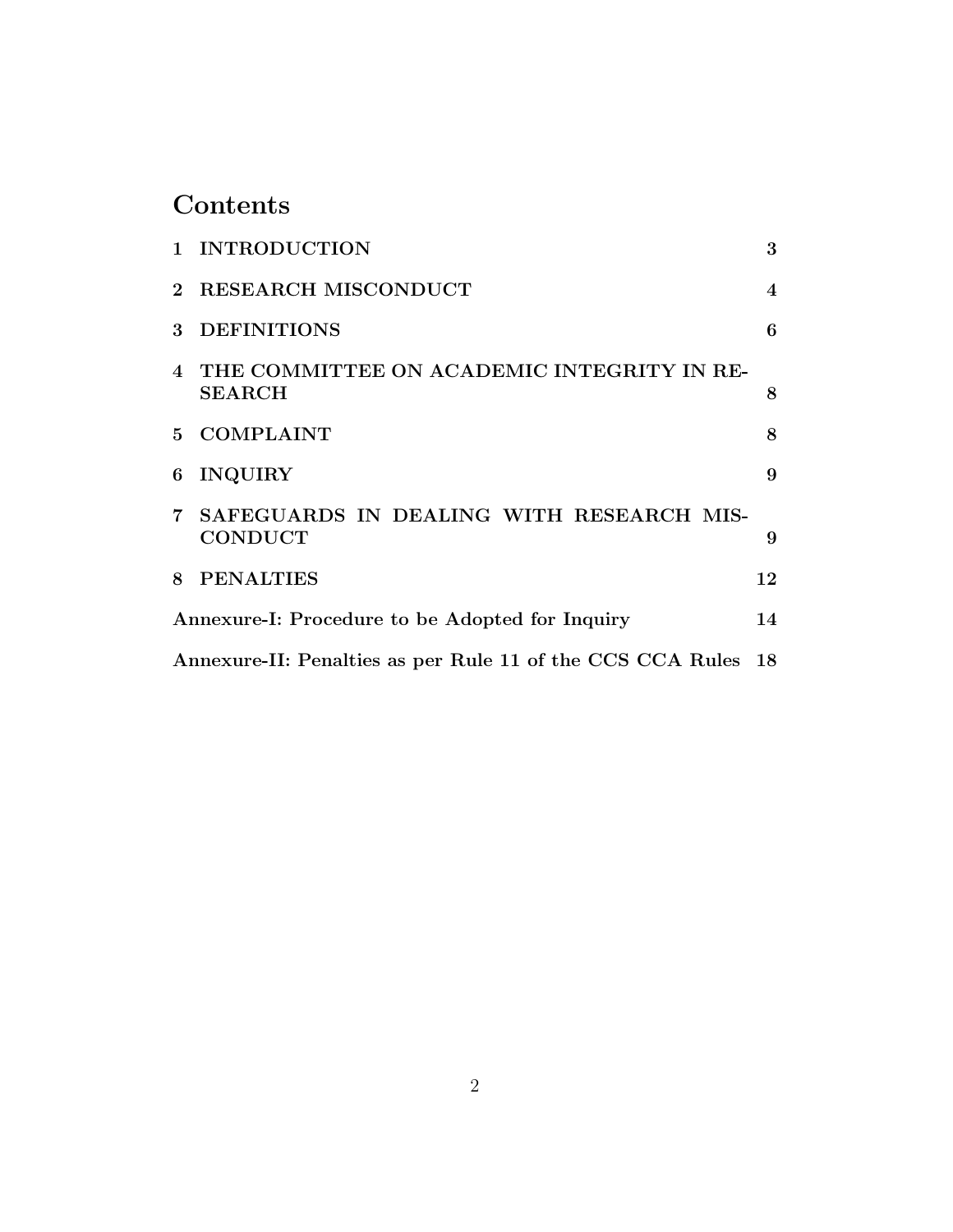# IISc Policy for Academic Integrity in Research

## 1 INTRODUCTION

- 1.1 Misconduct in research damages the integrity of the profession and undermines the credibility of scholars. It also goes against the values that the Indian Institute of Science ('the Institute' or 'IISc' hereinafter) strives to maintain and promote.
- 1.2 IISc adheres to impeccable standards of intellectual honesty in the conduct and reporting of scientific research and allegations of research misconduct are therefore viewed seriously by IISc. IISc is aware that the entire process of investigating into allegations of research misconduct by the officers of the Institute must be in alignment with safeguarding the integrity of the research and defending the professional reputation of the officers.
- 1.3 IISc policy for Academic Integrity in Research (hereinafter referred to as 'the Policy') addresses the topic of Research Misconduct and enables allegations of research misconduct to be processed equitably and expeditiously, while maintaining confidentiality. The Institute takes seriously all allegations of misconduct and believes that the procedures for the inquiry, investigation and adjudication of any misconduct should be clear to all parties involved. The Institute also recognizes the need for protecting the complainant, the respondent and all witnesses involved in any proceeding related to research misconduct.
- 1.4 This Policy will apply to all individuals, including all faculty, scientific staff, postdoctoral scholars, students, project associates and project assistants who may be involved in research at the Institute and to all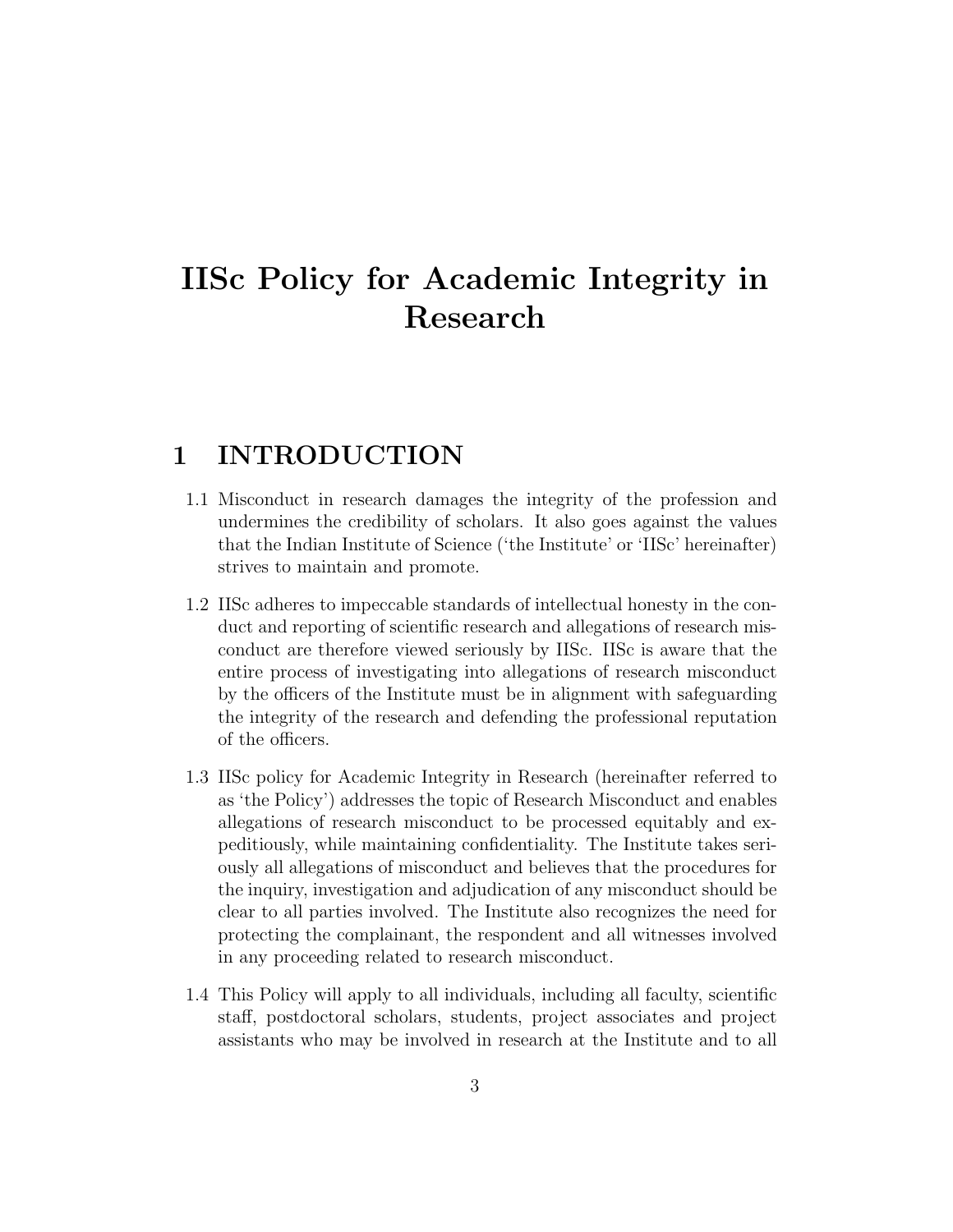research conducted by such individuals, whether funded by the government or from private agencies from either India or abroad. It also applies to proposals for such research. It normally does not apply to research undertaken in meeting the requirements of a course, unless it is planned to publicly disseminate the results of this research outside the Institute.

1.5 The Policy begins by defining research misconduct with the aim of guiding Institute personnel in their conduct of research as well as helping identify instances of research misconduct. It then sets out the procedure to be followed in the event that research misconduct is suspected to have taken place, from initial allegation to final recommendation.

## 2 RESEARCH MISCONDUCT

2.1 Research misconduct constitutes a serious deviation from the accepted practice in proposing, performing, and/or reviewing research, and/or in reporting research results. It includes, but is not limited to, fabrication, falsification, plagiarism or/and deliberate interference in performing or/and reviewing research etc. Misconduct that occurs in the research setting but does not affect the integrity of the research record, such as misallocation or misuse of funds, sexual harassment, and gender discrimination, however, will not be covered in this document.

Briefly, the terminologies that constitute Research Misconduct are explained below.

- a. Fabrication is making up data or results and recording or reporting them as if they were real.
- b. Falsification is manipulating research materials, equipment, or processes, or changing or omitting data or results without scientific justification, such that the research is not accurately represented in the research record. It will also include improperly reproducing copyrighted material rather than acquiring the material from an authorized source such as using unlawfully procured/downloaded e-books and e-chapters.
- c. Plagiarism is the appropriation of another person's ideas, processes, results, words or works without giving appropriate credit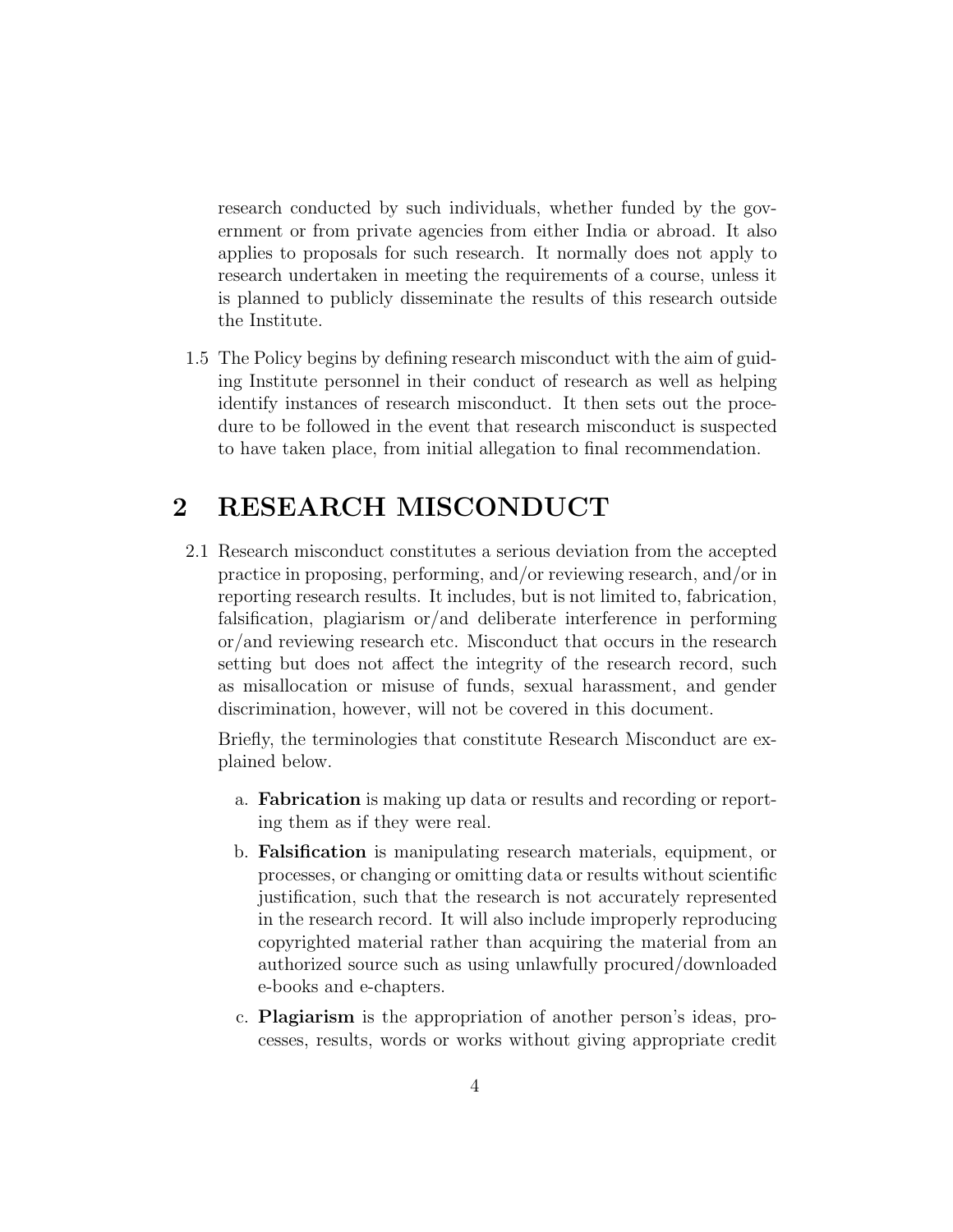to the original source. It will include stealing another person's research ideas, research plan, research observations or research data. It also includes instances where a subset of researchers belonging to a research group make use of the collective data of the research group as part of a submission towards a project proposal or publication while failing to obtain permission from all others in the research group for making the submission in its final form. It will also include 'self-plagiarism' which means republishing substantive parts of one's own earlier publication as if they were new material, including translations, without duly acknowledging or citing the original. Plagiarism may occur not only in published work, but also in presentations of one's research or else in grant proposals.

- d. Deliberate Interference is intentionally causing material harm to the research or scholarly work of others. Examples of deliberate interference include damage or intentional or reckless unauthorized use of the research-related property of another. Research related property of another would include the apparatus, materials, writings, hardware or software or any other substances or derivatives used in or produced by the conduct of research. It may also include intentional or reckless/unauthorized use or removal of any other substances or devices used in the conduct of research or produced by the conduct of research of another or disrupting active experiments, or altering or deleting products of research, including data, directing or encouraging others to engage in fabrication, falsification or plagiarism or accusing a researcher of misconduct or other violations in a malicious manner.
- e. Misrepresentation misrepresenting one's work, academic records, credentials or other academic matters or information, or fabricating academic materials would include, without limitation, forging signatures, forging letters of recommendation, falsifying academic records, fabricating research, data, sources, giving false sources, misrepresenting contributions in group or team efforts etc. It also encompasses any attempt to misrepresent oneself or provide misleading and false information in an attempt to access another user's computer account.
- 2.2 Research misconduct however, does not include: honest error, honest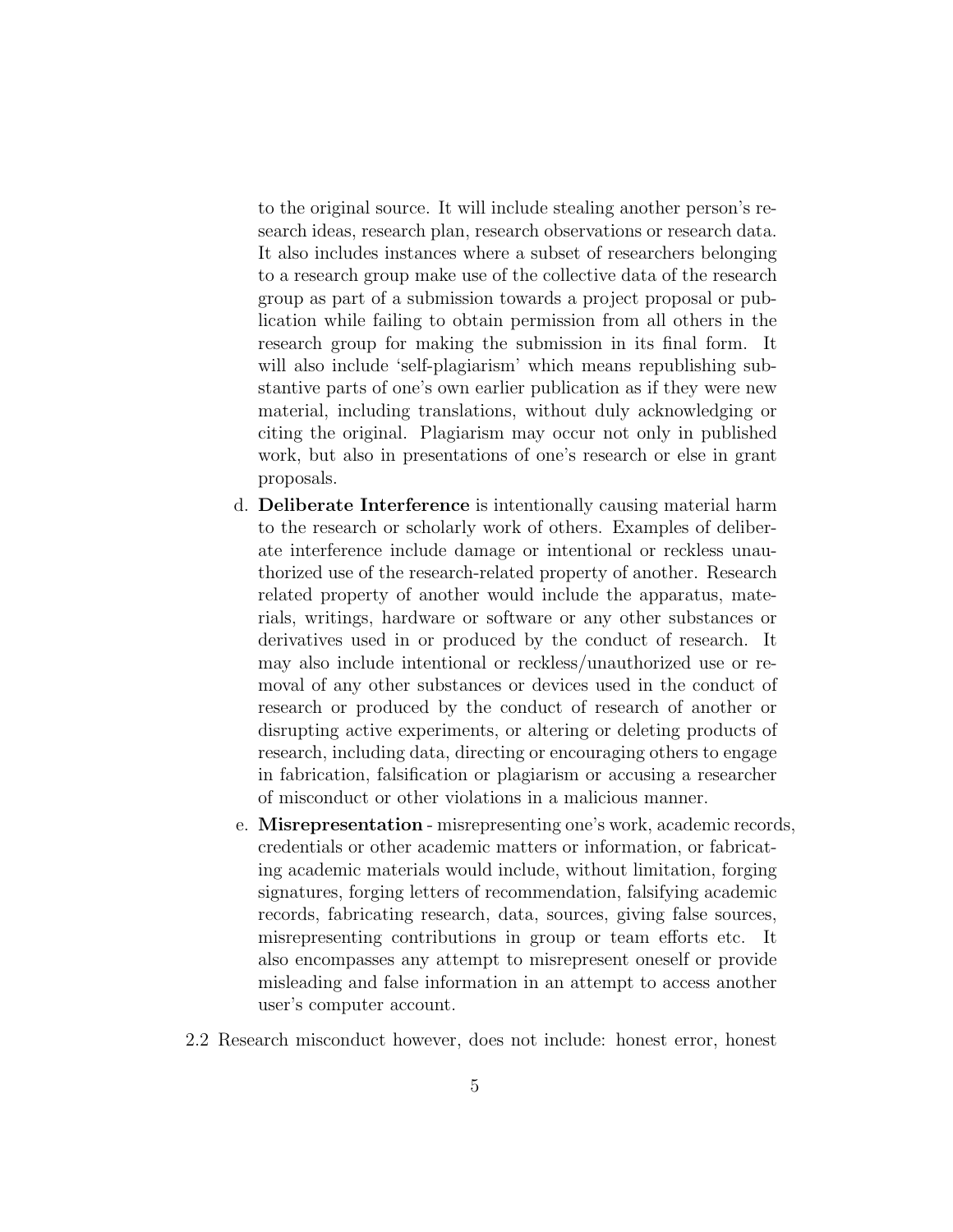differences of opinion or honest differences in the design, execution, interpretation or judgement in evaluating research methods or results, or poor research. However, to determine the same, it is imperative that there is proper documentation in place to ascertain first if there is a departure from the accepted practices of research community amounting to misconduct as defined hereinabove and if yes, whether the same has been committed intentionally, knowingly or recklessly.

## 3 DEFINITIONS

- a. Complainant means an individual who makes a complaint of research misconduct by furnishing a formal written complaint.
- b. Committee on Academic Integrity in Research, also known as CAIR, is the Committee formed by the Director and will consist of such members as deemed fit by the Director to preliminarily inquire into the veracity of a complaint, as per Clause 5 of this Policy.
- c. Complaint means a complaint in writing submitted by the Complainant.
- d. Disciplinary Authority means the Authority defined under Bye-laws 22.1 of the Scheme, Research and Bye-Laws, who is competent to impose any of the penalties enumerated in this Policy if the Respondent is an employee; or the Director if the Respondent is a student/nonemployee.
- e. Preliminary Investigation, also known as Fact Finding Inquiry, is the process of evaluating the veracity of the Complaint, which in all cases will be conducted by the CAIR and such preliminary inquiry will include the following steps:
	- i. Study and analysis of the complaint.
	- ii. Listing the facts that need to be verified and the documents in support thereof.
	- iii. Listing the documents and the persons who can provide information on the matters and taking their statements and if necessary also requesting the complainant to provide any additional information or evidence.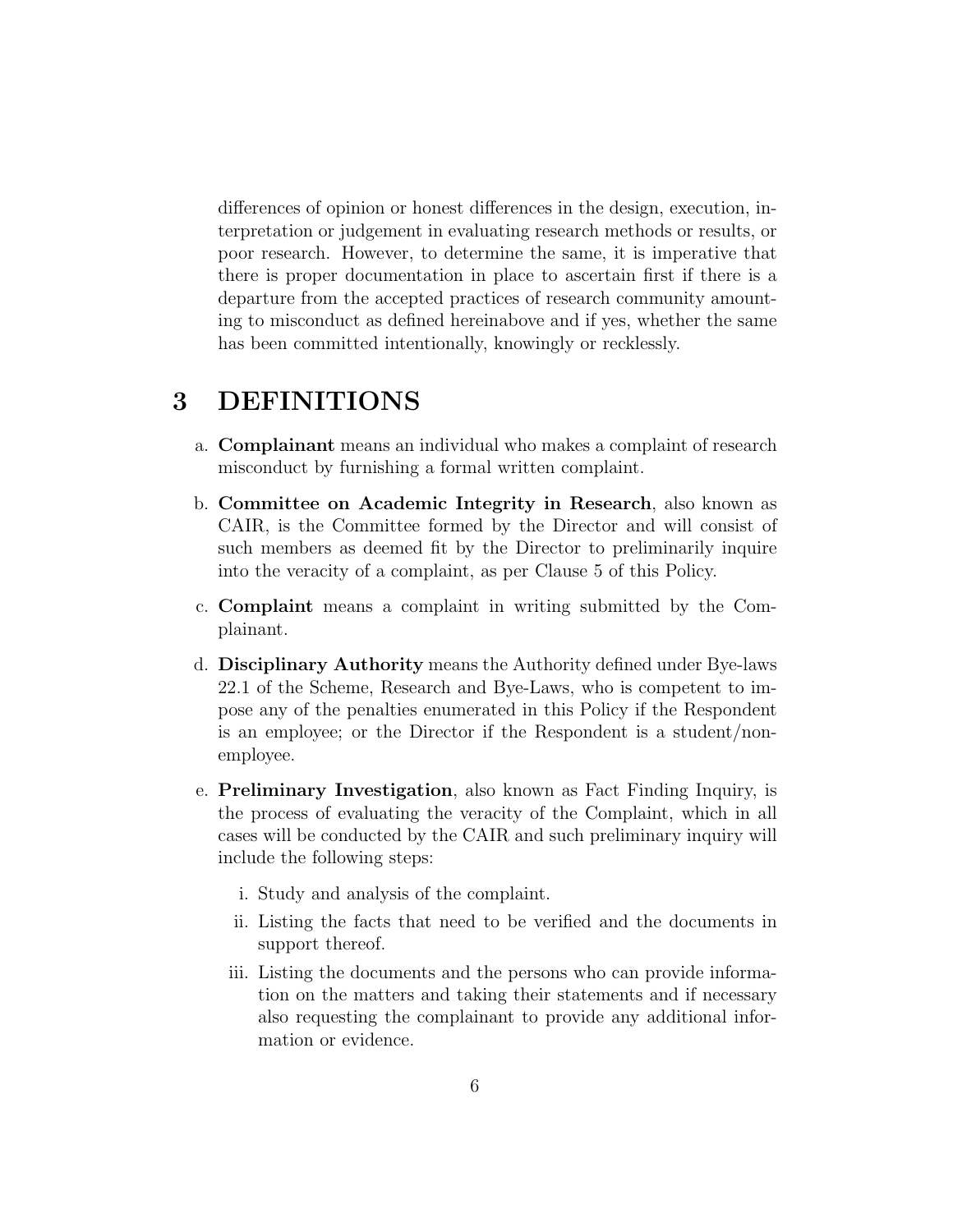- iv. Studying the information collected so as to decide if there is a basis for a full investigation.
- v. Preparing the Preliminary Investigation Report and submitting it to the Disciplinary Authority along with the documents and statements of witnesses.
- f. Research: For the purposes of this Policy, it will mean and include basic, applied and demonstration research in all fields of knowledge.
- g. Research Record means the record of data or results that constitute the facts resulting from scientific or other scholarly inquiry, including, but not limited to, research proposals, laboratory records, either physical or electronic, progress reports, abstracts, theses, oral presentations, internal reports, journal articles, and articles in conference proceedings.
- h. Respondent means a person including an Employee, Student or third party against whom the Complainant has made a complaint of Research Misconduct.
- i. Student means and includes students of the Institute either working or studying (part-time or full time) including but not limited to research fellows and exchange students;
- j. Whistleblower is a person who exposes any kind of information or activity that may be improper or unethical, or in breach of this Policy, existing within the Institute, that may or may not be in the public domain
- k. Witness is any individual who gives statement to CAIR during preliminary inquiry or during the disciplinary inquiry.

#### COMPLIANCE WITH LAWS, REGULATIONS AND POLICIES

The administrative procedures to be followed by the Institute pursuant to this Policy are, in all cases, subject to the requirements of law. The Institute will comply with all applicable central and state laws, regulations and Policies as they apply to the topic of research misconduct.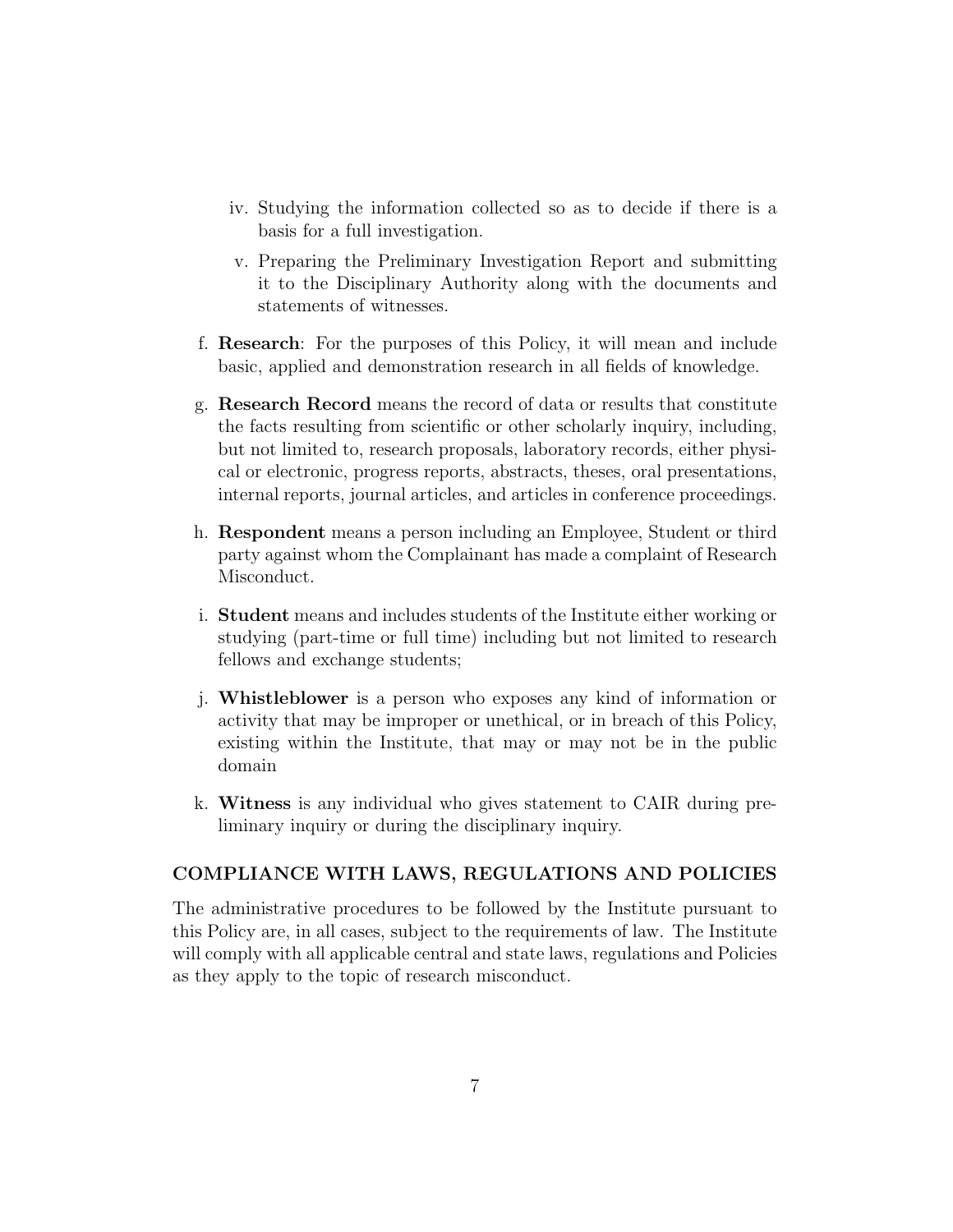# 4 THE COMMITTEE ON ACADEMIC IN-TEGRITY IN RESEARCH

The Director has formed a special Committee on Academic Integrity in Research, (CAIR) which will be responsible for preliminarily inquiring into a complaint on receipt of direction from the Director. If need be, the Director may take assistance of CAIR to take a decision on whether the complaint so received needs to be inquired into or not. In addition, the CAIR may be vested with the additional responsibility of setting and communicating standards with respect to the principles of academic integrity in the conduct of research and overseeing the administrative procedures relating to the review of any allegation of Research Misconduct. The members of CAIR shall have a three-year term subject to renewal by the Competent Authority/Director and reconstitution at the end of every three years. The safeguards described in Section 7 shall be provided to the members of CAIR, as applicable.

## 5 COMPLAINT

Any individual who discovers or comes across an act of research misconduct may make a complaint in writing and submit it to the Divisional Chair, Dean or Director as the case may be. The Complaint will be forwarded to the Director who will decide whether or not to forward the complaint to CAIR for preliminary investigation. This decision should be made as soon as possible, preferably within a week of receipt of the Complaint. A Complaint in the first instance could provide some details on the concerns raised by the Complainant, which must be followed up later to include all relevant details including the names of the relevant parties, names of witnesses, if any, relevant dates, list of documents along with documents, locations, publications and the subject matter of the research misconduct in question.

On receipt of the complaint, and before the Respondent is notified of the complaint by the Disciplinary Authority, CAIR shall take all reasonable and practical steps to appropriately preserve, in a secure manner, all potentially relevant research records and evidence, taking custody of and overseeing the inventory of this material and return all the documents along with the Preliminary Report to the Director.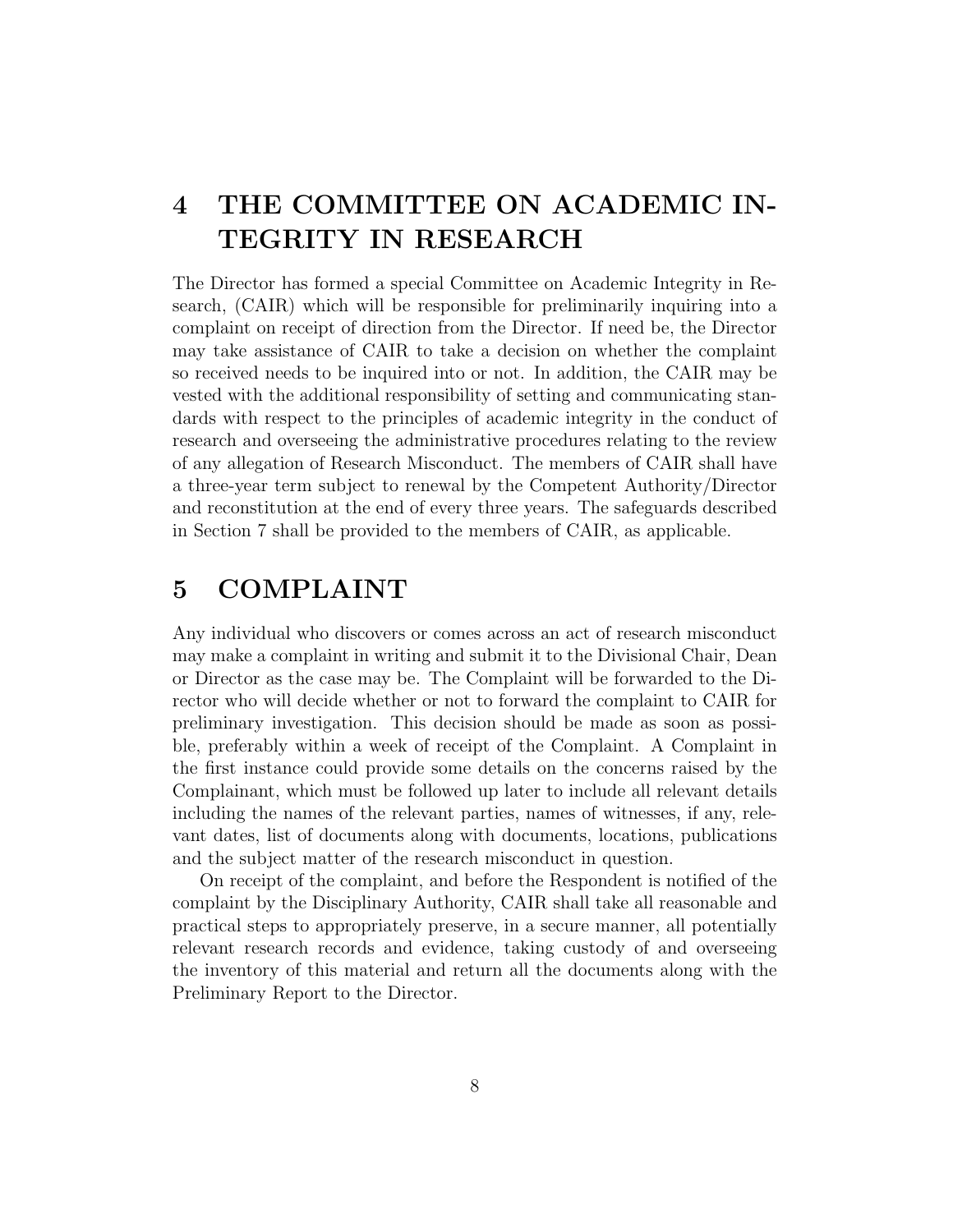## 6 INQUIRY

An Inquiry into a complaint shall consist of three phases:

- a. Preliminary Inquiry (conducted by CAIR): gathering of preliminary information and fact-finding to assess whether such Complaint has substance and if so, whether an inquiry is warranted. The preliminary inquiry should be conducted as expeditiously as possible and should normally be concluded within 45 days from the date of receipt of the complaint along with all details by CAIR.
- b. Inquiry: This phase would start when the Inquiry Authority receives the report of preliminary inquiry conducted by CAIR along with recommendations, from the Director. The procedure to be adopted for inquiring into the complaint is provided as Annexure-I, appended to this Policy.
- c. Decision and Corrective Action: the formal procedure for reviewing and evaluating the Inquiry Report and taking next suitable steps including furnishing of the Report to the Respondent and reviewing the response of the Respondent and finally imposing penalty.

# 7 SAFEGUARDS IN DEALING WITH RE-SEARCH MISCONDUCT

#### 7.1 GUIDELINES

- a. Inquiry should be fair, comprehensive and conducted expediently, without compromising accuracy, objectivity or thoroughness.
- b. Confidentiality: To the extent possible, consistent with a fair and thorough investigation and as allowed by law, knowledge about the identity of a Complainant, Respondent and Witnesses shall be limited to those persons identified in this Policy and others who need to know and all written materials and information with respect to any proceedings shall be kept confidential.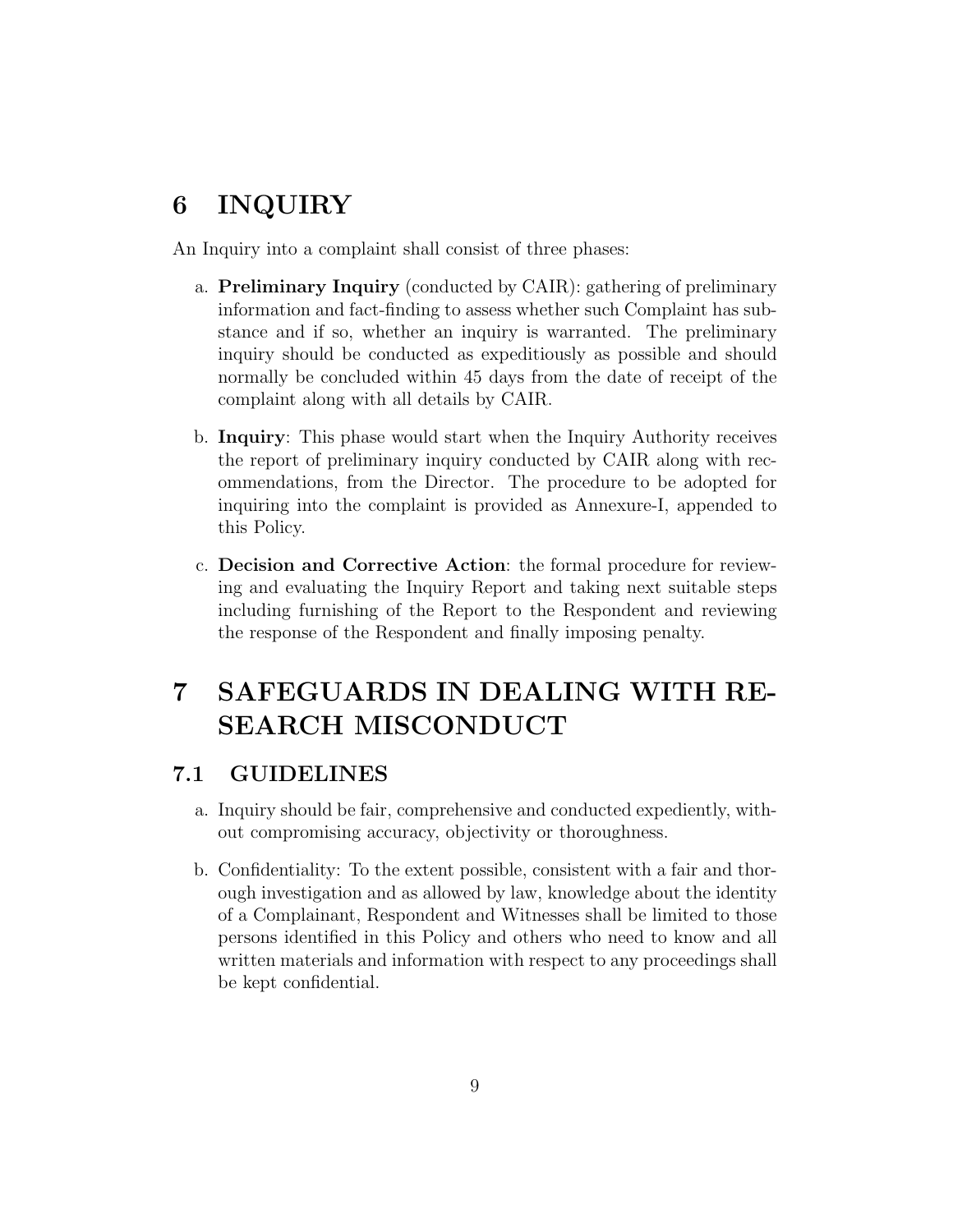- c. Conflicts of Interest: A clash of personal or private interests with professional activities can lead to a potential conflict of interest, in diverse activities such as teaching, research, publication, working on committees, research funding and consultancy. It is necessary to protect actual professional independence, objectivity and commitment, and also to avoid an appearance of any impropriety arising from conflict of interest. To promote transparency and enhance credibility, potential conflicts of interests must be disclosed in writing to appropriate authorities, so that a considered decision can be made on a case-by-case basis.
- d. Handling Whistleblowers: It is important to protect the rights of 'whistleblowers' during investigation and to ensure that their career prospects are not endangered.
- e. Transparency: General procedures for dealing with violations of good research practice should be made publicly available and accessible to ensure their transparency and uniformity. Allegations of misconduct should be handled in a consistent and transparent fashion.
- f. Fairness to Respondent: Persons accused of research misconduct are given full details of the allegation(s) and allowed a fair process for responding to allegations and presenting evidence.
- g. Taking Appropriate Action: Appropriate action should be taken against persons guilty of misconduct and such action must be proportionate to the severity of the violation.

#### 7.2 SAFEGUARDS FOR THE COMPLAINANT

In addition to any other safeguards provided for in this Policy, the following safeguards shall be provided to a Complainant. In all cases of complaint, the Institute shall ensure that:

- a. the Complainant is treated fairly and reasonably;
- b. all reasonable and practical efforts are made to protect the Complainant from potential or actual retaliation; and
- c. diligent efforts are made to protect or restore the position and reputation of the Complainant.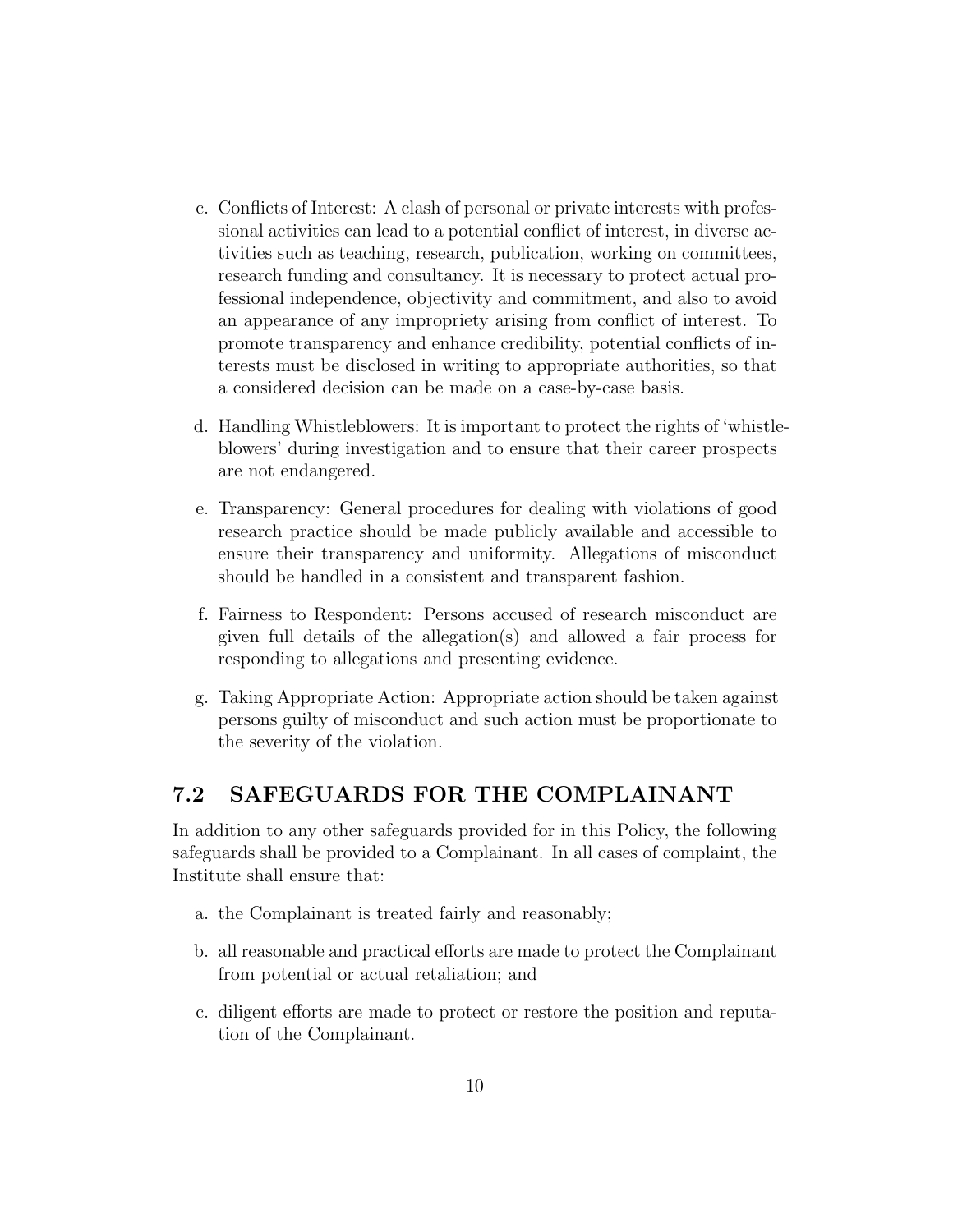However, in the event that the Inquiry Authority determines that a Complainant has made a Complaint for malicious reasons, or was otherwise not acting in good faith in making such Allegation, the Committee may recommend that appropriate action be taken against such Complainant.

#### 7.3 SAFEGUARDS FOR THE RESPONDENT

In addition to any other safeguards provided for in this Policy the following safeguards shall be provided to a Respondent:

- a. Respondent is assumed not to have committed Research Misconduct unless and until a finding of such has been made in accordance with this Policy and should be protected from penalty and public knowledge until judged culpable. The Respondent in turn shall cooperate with the administrative procedures described in this Policy including by providing information, research records and evidence to the Institute representatives referred to herein when so requested.
- b. The Institute shall not impede the ability of a Respondent to continue the work, and shall ensure that other corrective or adverse action not be taken, during the Investigation unless the Director determines that there are compelling reasons to suspend the Respondent's work or take such action during all or a portion of such period.
- c. During a Preliminary Inquiry, the Respondent shall have the right to meet with CAIR and to respond to the Complaint orally and in writing.
- d. The Institute shall take all reasonable efforts, if requested and as appropriate, to protect or restore the reputation of any Respondent against whom no finding of Research Misconduct is made.

#### 7.4 SAFEGUARDS FOR WITNESSES

The Institute shall ensure that:

- a. all reasonable and practical efforts are made to protect Witnesses from potential or actual retaliation; and also maintain their confidentiality if such a witness so requests.
- b. diligent efforts are made to protect or restore the position and reputation of such Witness.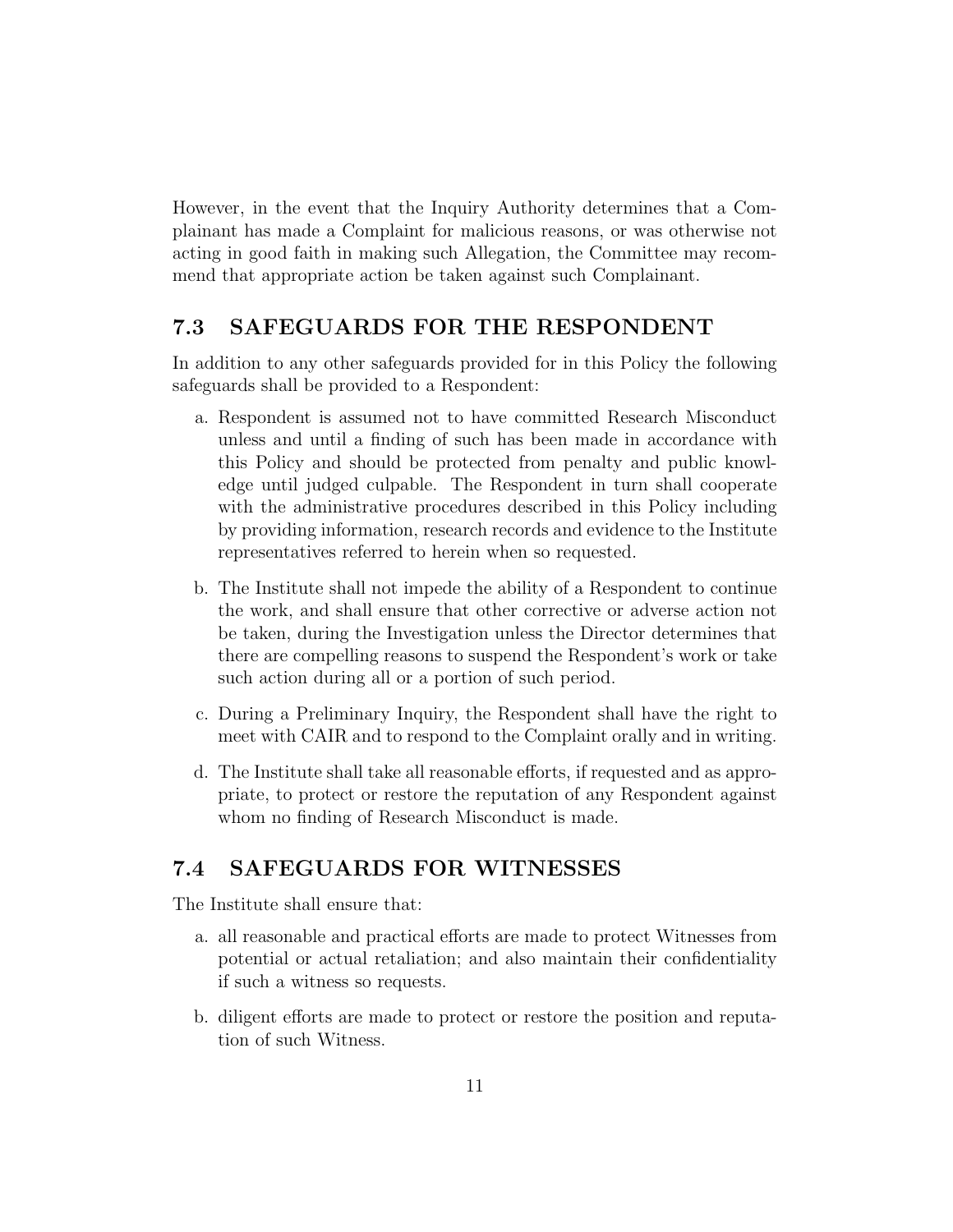#### 8 PENALTIES

Insofar as employees are concerned, penalties enumerated in Rule 11 of the CCS (CCA) Rules will apply. In addition, the Disciplinary Authority is at liberty to also impose one or more of the following penalties.

- 1. In Case Respondent is a Faculty Member or any other Employee, whether permanent, on tenure track, or on contract, the Disciplinary Authority may
	- a. Issue a written warning
	- b. Delay career advancement (promotion for example) for a specified time period in the range of 1 to 5 years,
	- c. Declare the Respondent ineligible for future IISc awards for a specified time period
	- d. Inform agencies that have funded the Respondent's research effort
	- e. Inform relevant National and International Academies
	- f. Strip the Respondent of all prior IISc awards or recognitions
	- g. Make the Respondent ineligible to receive any form of research funding from the Institute for a specified time period in the range 1 to 5 years,
	- h. Prohibit the Respondent from taking on any new PhD/UG students for a specified period in the range of 1 to 5 years,
	- i. Recommend against contract extension or tenure.
	- j. Terminate Employment
- 2. In Case Respondent is a Post-Doctoral Scholar, the Disciplinary Authority may
	- a. Issue a written warning
	- b. Strip the Post-Doc of any IISc awards
	- c. Declare the Respondent ineligible to be considered for future awards
	- d. Inform Agencies that Sponsor the Post-Doc
	- e. Terminate Employment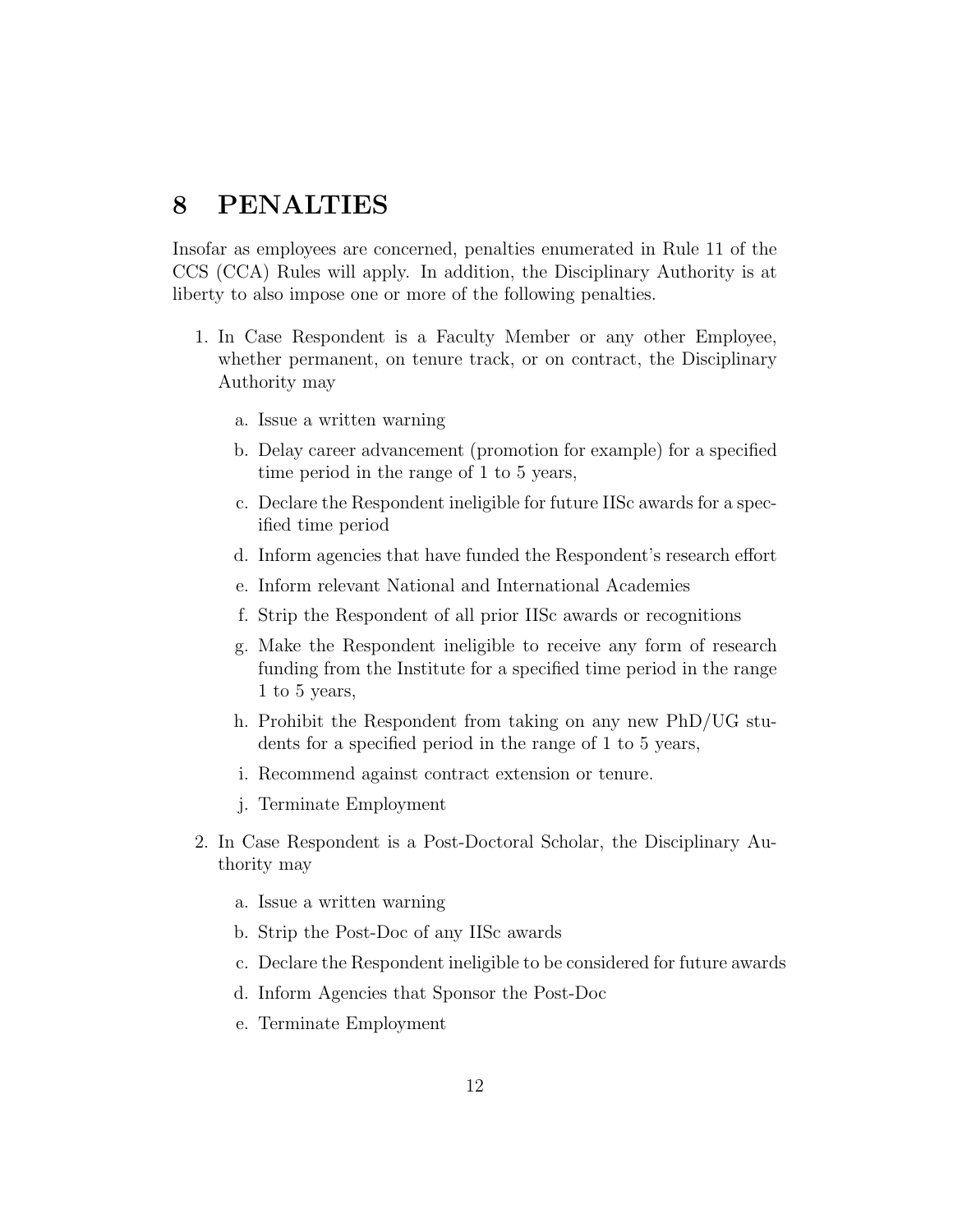- 3. In Case Respondent is a Student, the Disciplinary Authority may
	- a. Issue a written warning
	- b. Strip the student of all awards
	- c. Declare the student ineligible for any awards
	- d. Inform Agencies that sponsor the student
	- e. Expel the student

#### 8.1 APPEAL

Any person aggrieved by the Report-cum-Findings and the consequent action taken by the Disciplinary Authority may file an Appeal to the Competent Authority as per Bye-law 22 of the Scheme Regulations Bye-laws, if aggrieved party is an Employee and to the Director if the aggrieved party is a Student.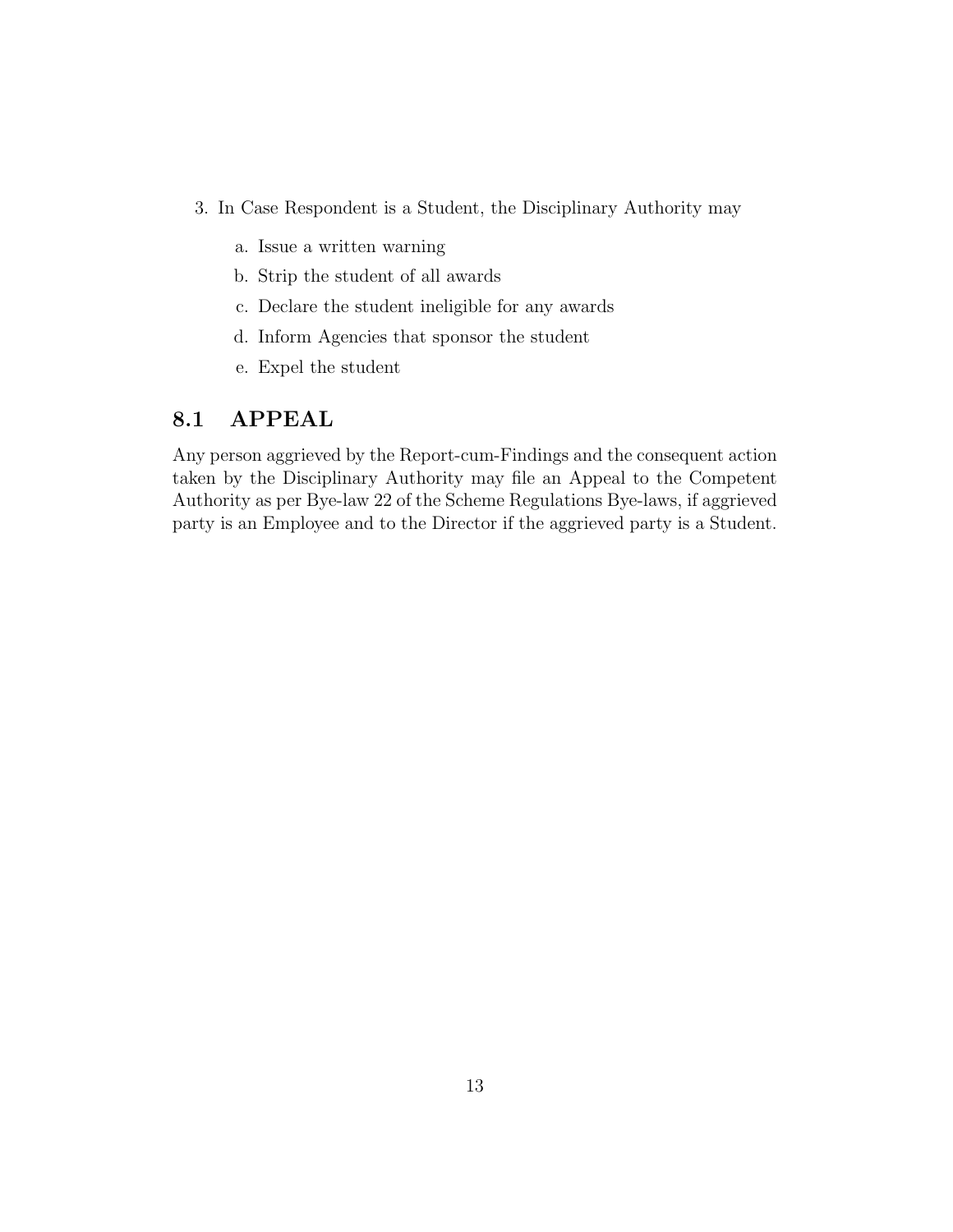## Annexure-I: Procedure to be Adopted for Inquiry

- a. On completion of the Preliminary Inquiry, and if as per CAIR's preliminary report there is prima facie evidence to initiate inquiry into the complaint, on receipt of the documents from CAIR, the Disciplinary Authority shall send a copy of the Complaint along with list of witnesses and documents to the Respondent. A copy of the Preliminary Report will also be provided to the Respondent, if the same has been relied on by the Disciplinary Authority to come to a conclusion that an enquiry is warranted. The Disciplinary Authority must also formulate a charge sheet or statement of imputations of misconduct, in case of employees and copies of the same along with list of witnesses and documents must also be sent along with the complaint to the Respondent.
- b. The Disciplinary Authority must direct the Respondent to file the statement of defence along with the list of documents, names and addresses of witnesses within 10 days from the receipt of the charge sheet.
- c. If no written statement of defence is submitted by the Respondent, the Disciplinary Authority may itself enquire into the charges.
- d. If the Respondent in reply admits all the allegations and charges made in the complaint/charge sheet unconditionally, there is no further requirement to hold any inquiry. In such an event, the Disciplinary Authority may inform the Respondent of the consequences of such admission of guilt (relating to submission of report holding the Respondent guilty of the charges and recommending appropriate punishment) and if the Respondent voluntarily stands by admission of guilt, then, the Disciplinary Authority may proceed to close the proceedings and record its findings.
- e. If the Respondent denies the allegations/charges, the Disciplinary Authority shall appoint an inquiring authority for holding an inquiry into such charge, in accordance with principles of natural justice The Disciplinary authority shall forward to the Inquiring authority: a copy of the complaint, chargesheet, the written statement of defence, if any, submitted by the Respondent, statements of witnesses, if any, and Preliminary Report submitted by CAIR.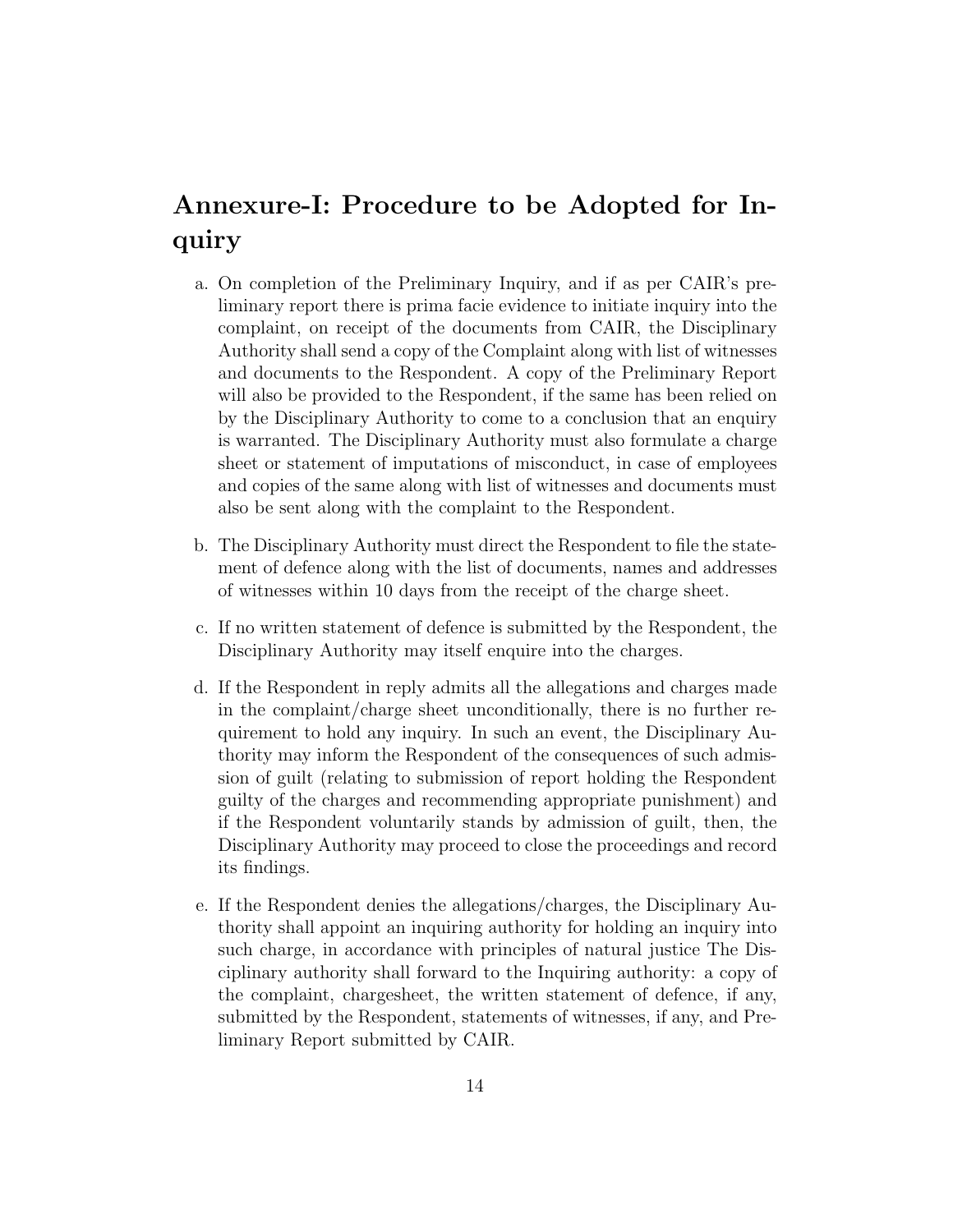- f. The Respondent may be permitted to take the assistance of any employee of the Institute or a student (if the party/ies are students) but not an outsider. No lawyer or legal trained person shall be permitted to represent the Respondent.
- g. The Inquiry Authority shall hold the proceedings in the Institute after intimating the Parties and the proceedings shall be recorded in writing.
- h. Initially, the Inquiry Authority may issue notice to the parties intimating the date of inquiry. Once the proceedings of the inquiry commence, the next date/s of inquiry may be intimated by incorporating the same in the inquiry proceedings itself. Provided that fresh notice may be issued if on the previously notified date no sitting was held. Notices may be issued either personally or through Registered Post A/D or Courier service. If e-mail addresses of both parties are available, then, notice can also be served through e-mail.
- i. If the Respondent or Complainant remain absent in spite of due notice and without cause or justification or if they refuse to participate in the inquiry, it is open to the Inquiry Authority to proceed with the inquiry placing the said party ex-parte and submit a report on the basis of evidence/material available on record.
- j. The Inquiry Authority may grant adjournments to the parties depending on the genuineness and reasonableness of the request keeping in view the fact that inquiry of this nature is required to be completed expeditiously.
- k. Before commencement of recording evidence, the Inquiry Authority, on the basis of allegations contained in the charge sheet/complaint may frame issues for consideration. Further, additional issues can be framed on the basis of the statement of defence filed by the Respondent. If the Respondent has not filed any statement of defence, the Respondent may be permitted to make an oral statement in respect of the allegations contained in the charge sheet/complaint and on that basis points for determination may also be formulated by the Inquiry Authority.
- l. As stated above, before commencement of recording evidence, both parties shall file their respective list of documents along with the documents and the list of witnesses, copies of which shall be provided to the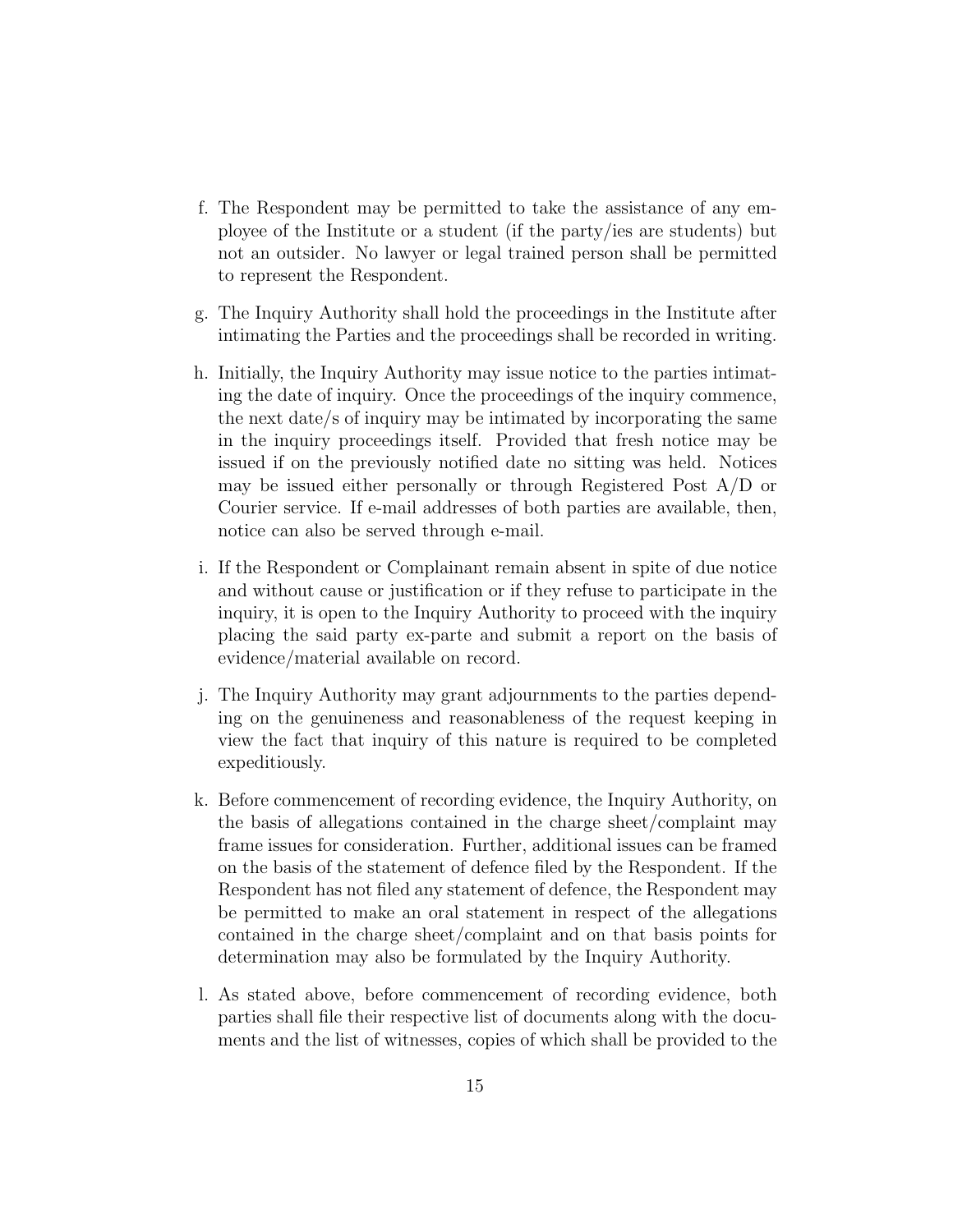other party. Provided that for good and sufficient reasons if the parties may also be permitted to produce additional documents and examine additional witnesses.

- m. On the date fixed for the inquiry, the oral and documentary evidence by which the articles of charge are proposed to be proved shall be produced and the witnesses shall be examined by the Parties. The inquiring authority may also put such questions to the witnesses as it thinks fit.
- n. After the conclusion of the inquiry, the Respondent will be given an opportunity to file written arguments after receipt of which the Inquiry Authority shall prepare a report which shall contain- (a) the articles of charge (b) the defence of the Respondent in respect of each article of charge; (c) an assessment of the evidence in respect of each article of charge; (d) the findings on each article of charge and the reasons therefor.
- o. The Inquiring Authority, shall forward to the disciplinary authority the records of inquiry which shall include: (i) the report prepared by it (ii) the written statement of defence, if any, submitted by the Respondent (iii) the oral and documentary evidence produced in the course of the inquiry; (iv) written arguments, if any, filed by the Parties during the course of the inquiry; and (v) the recommendations made by the inquiring authority in regard to the inquiry.
- p. Upon receipt of the Inquiry Report, if the Respondent has been held guilty of the charges, Disciplinary Authority shall issue a show-cause notice along with a copy of the Enquiry Report to the Respondent asking to show-cause as to why it should not be accepted, answerable within 10 days thereof.
- q. Thereafter the Disciplinary Authority shall proceed to pass final order imposing penalty after taking into consideration the gravity of the allegations/charges proved and the reply, if any, submitted by the Respondent to the Enquiry Report.
- r. If the Disciplinary Authority decides not to accept the Report it shall record reasons for the same and order for a de-novo inquiry or direct continuation of inquiry from the stage of defect, if the inquiry has not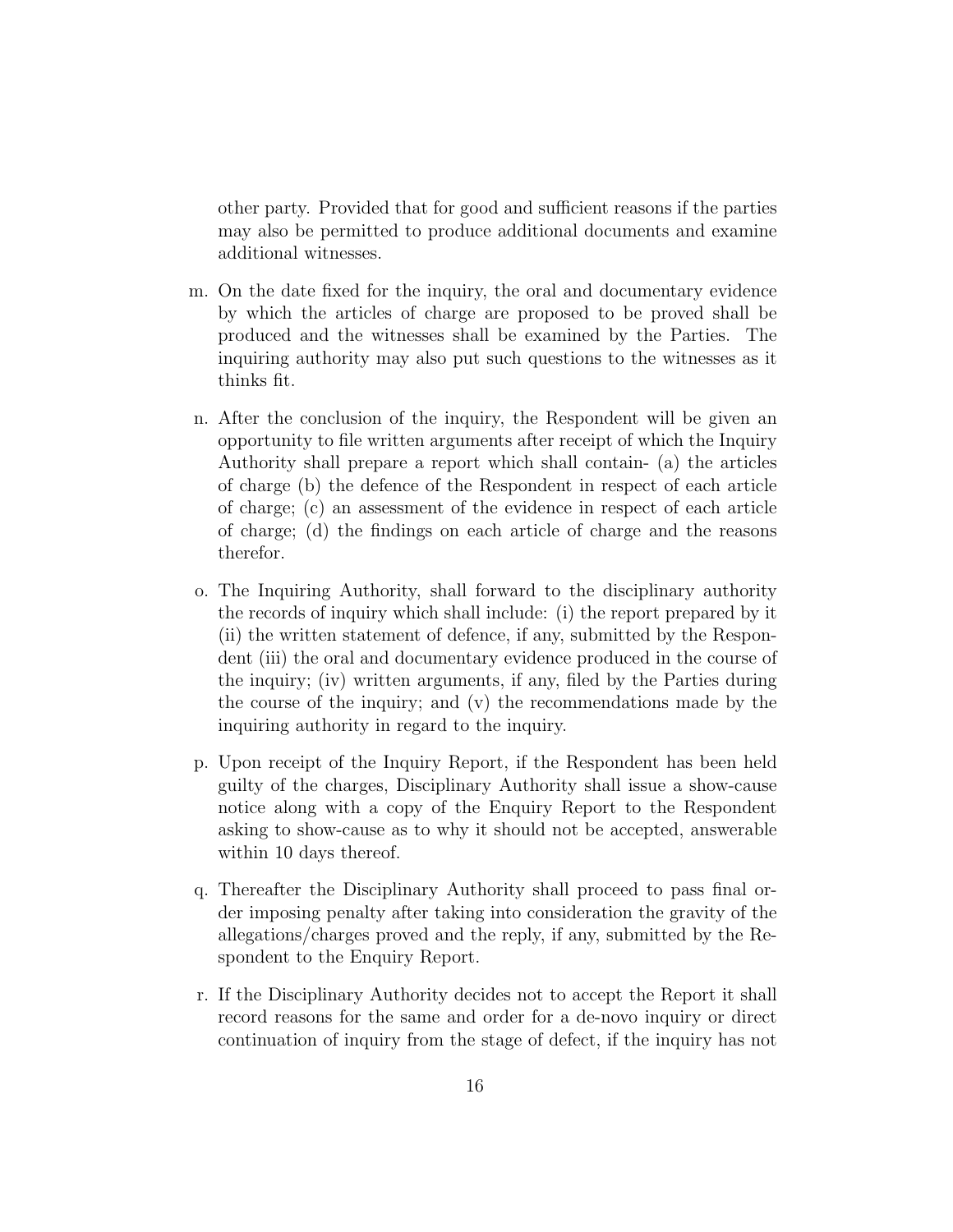been held in accordance with the Rules. A copy of the said decision be made available to the Respondent.

- s. In conducting the Inquiry, therefore the Inquiring Authority shall:
	- use diligent efforts to ensure that the Inquiry is thorough and sufficiently documented and includes the examination of all research records and evidence relevant to reaching a decision as to whether there is material to support the allegation;
	- take reasonable steps to ensure an impartial and unbiased Investigation to the maximum extent practicable, record statements of the Complainant, the Respondent and any other available person who has been reasonably identified as having information regarding any relevant aspects of the Investigation; and pursue diligently all significant issues and leads discovered that are relevant to the Investigation.

For the purpose of investigation, it may also take the assistance of other experts.

t. The Enquiry should be completed within 120 days of the receipt of Complaint.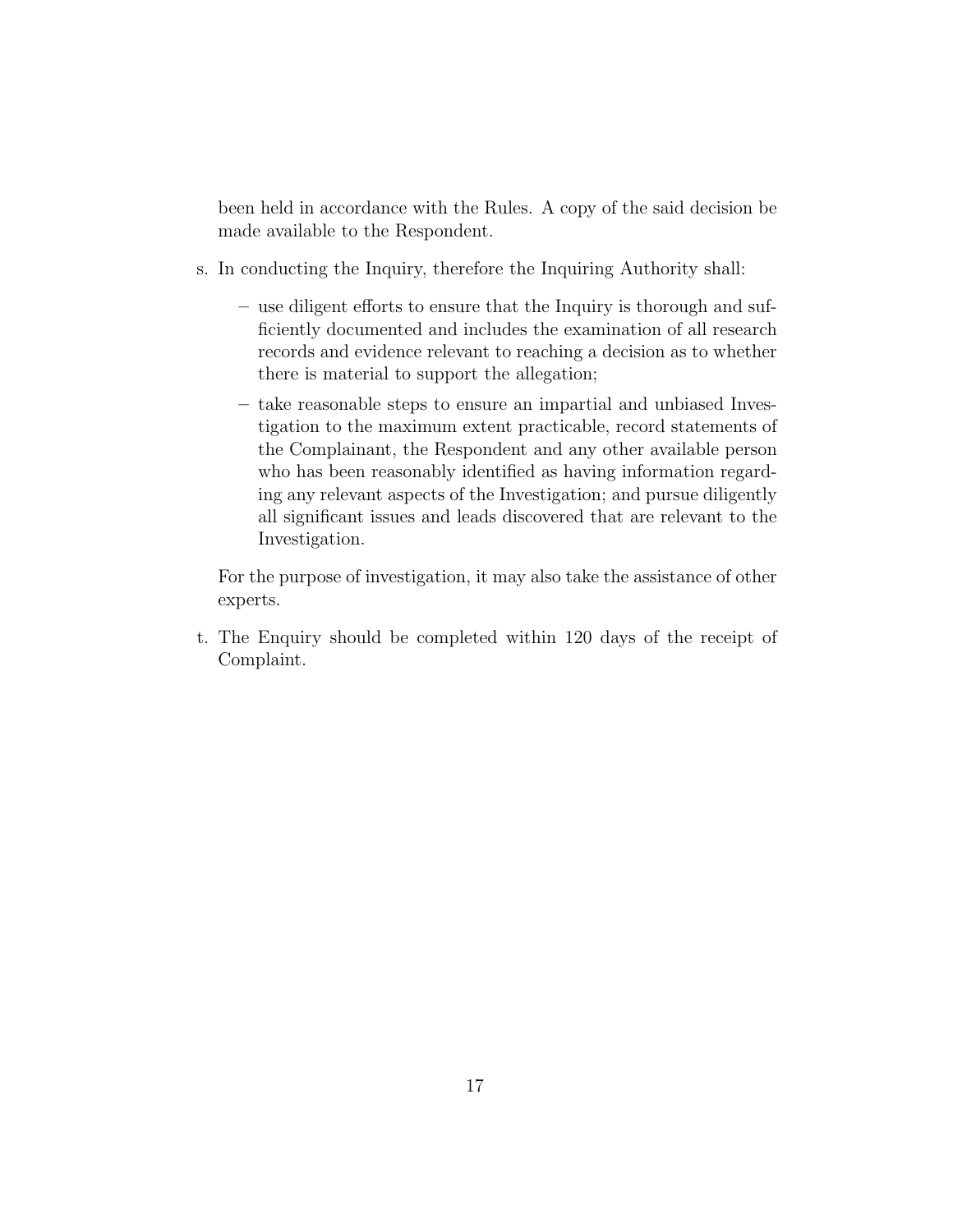## Annexure-II: Penalties as per Rule 11 of the CCS CCA Rules

11. Penalties: The following penalties may, for good and sufficient reasons and as hereinafter provided, be imposed on a Government servant, namely

- Minor Penalties
	- (i) censure;
	- (ii) withholding of his promotion;
	- (iii) recovery from his pay of the whole or part of any pecuniary loss caused by him to the Government by negligence or breach of orders;
- (iii a) reduction to lower stage in the time-scale of pay by one stage for a period not exceeding three years, without cumulative effect and not adversely affecting his pension.
	- (iv) withholding of increments of pay;
- Major Penalties
	- (v) save as provided for in clause (iii) (a), reduction to a lower stage in the timescale of pay for a specified period, with further directions as to whether or not the Government servant will earn increments of pay during the period of such reduction and whether on the expiry of such period, the reduction will or will not have the effect of postponing the future increments of his pay;
	- (vi) reduction to lower time-scale of pay, grade, post or Service for a period to be specified in the order of penalty, which shall be a bar to the promotion of the Government servant during such specified period to the time-scale of pay, grade, post or Service from which he was reduced, with direction as to whether or not, on promotion on the expiry of the said specified period (a) the period of reduction to time-scale of pay, grade, post or service shall operate to postpone future increments of his pay, and if so, to what extent; and (b) the Government servant shall regain his original seniority in the higher time scale of pay, grade, post or service; Central Civil Services (Classification, Control and Appeal) Rules, 1965.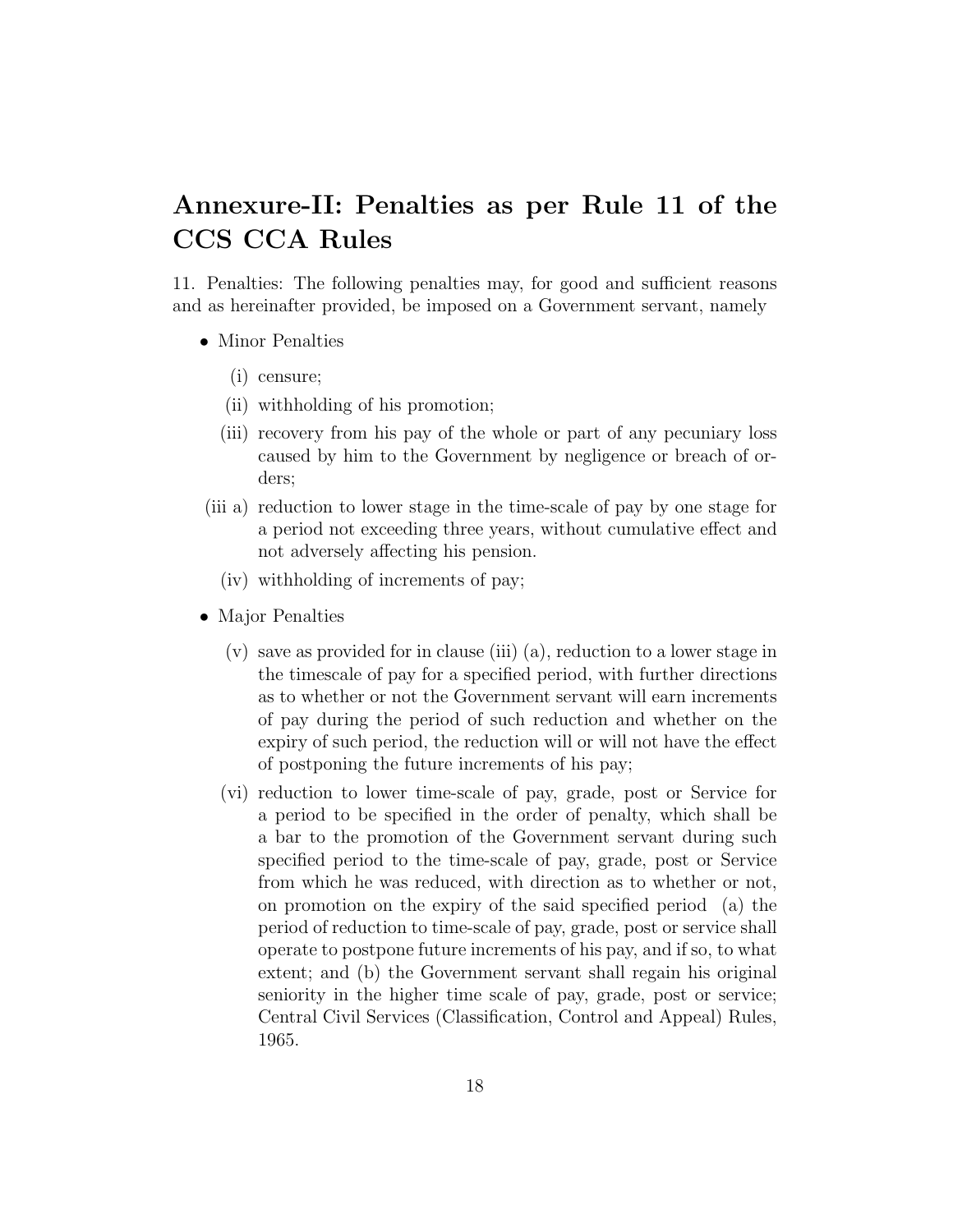- (vii) compulsory retirement;
- (viii) removal from service which shall not be a disqualification for future employment under the Government;
- (ix) dismissal from service which shall ordinarily be a disqualification for future employment under the Government.

Provided that, in every case in which the charge of possession of assets disproportionate to known-sources of income or the charge of acceptance from any person of any gratification, other than legal remuneration, as a motive or reward for doing or forbearing to do any official act is established, the penalty mentioned in clause (viii) or clause (ix) shall be imposed:

Provided further that in any exceptional case and for special reasons recorded in writing, any other penalty may be imposed.

Explanation. The following shall not amounted to a penalty within the meaning of this rule, namely:

- (i) withholding of increments of pay of a Government servant for his failure to pass any departmental examination in accordance with the rules or orders governing the Service to which he belongs or post which he holds or the terms of his appointment;
- (ii) stoppage of a Government servant at the efficiency bar in the timescale of pay on the ground of his unfitness to cross the bar;
- (iii) non-promotion of a Government servant, whether in a substantive or officiating capacity, after consideration of his case, to a Service, grade or post for promotion to which he is eligible;
- (iv) reversion of a Government servant officiating in a higher Service, grade, or post to a lower Service, grade or post, on the ground that he is considered to be unsuitable for such higher Service, grade or post or on any administrative ground unconnected with his conduct;
- (v) reversion of a Government servant, appointed on probation to any other Service, grade or post, to his permanent Service, grade or post during or at the end of the period of probation in accordance with the terms of his appointment or the rules and orders governing such probation;